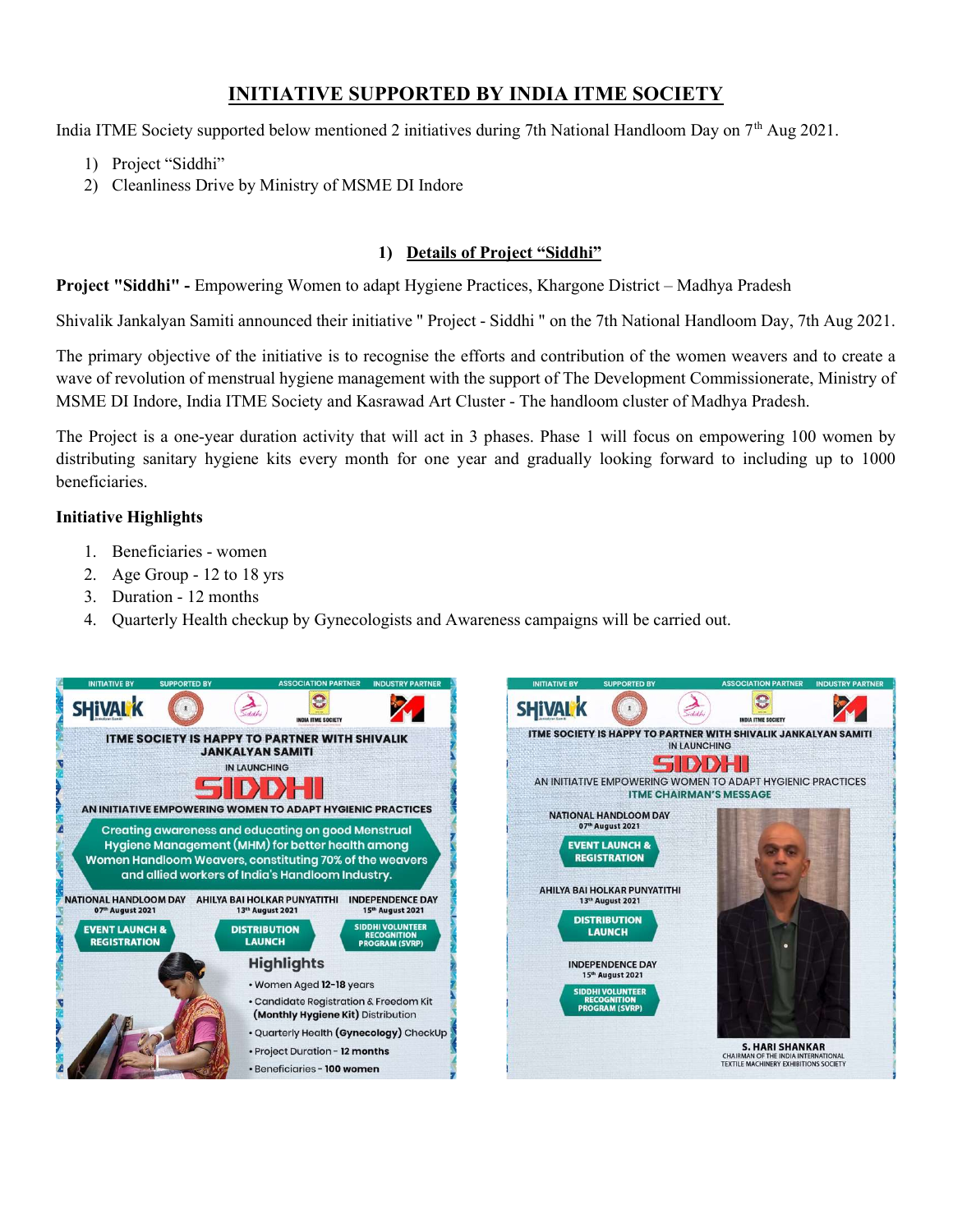#### Project "Siddhi" Media Coverage.

Launch of the Initiative was covered and appreciated largely below are some media coverages for same.



Digital coverage link for Global standard news

http://gsni.in/?p=6124

Digital coverage link for Free Press Journal

https://www.freepressjournal.in/indore/madhya-pradesh-project-siddhi-for-teenage-girls-launched-in-khargone